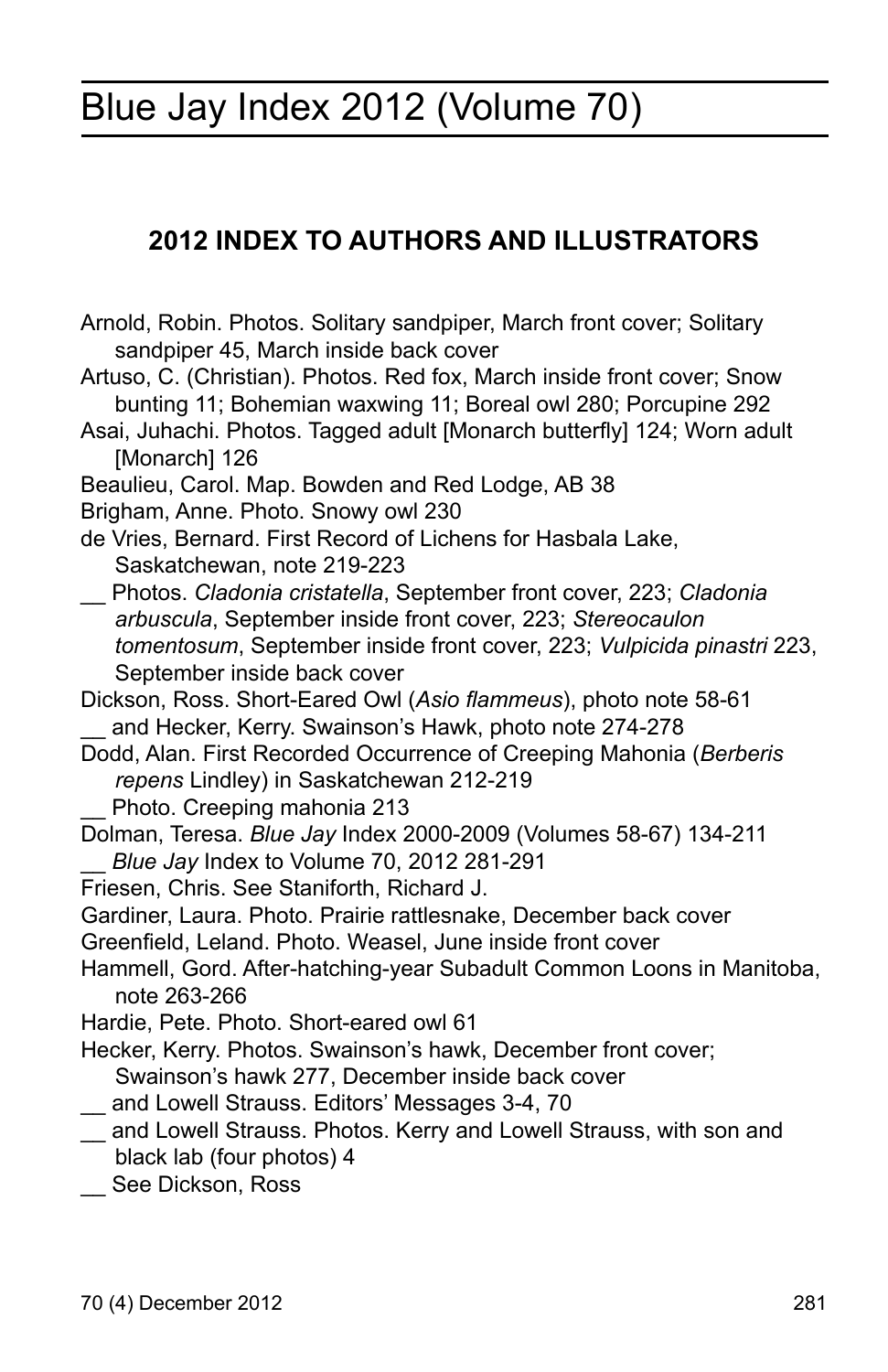- Houston, C. Stuart. Discovery of the World's First Nest of the Solitary Sandpiper 37-45
- \_\_ Don Forbes, Vulture Nest Finder, and Earnest Forbes, Wing-tag Reader, note 267-269
- Regina's Mute Swan Mystery, note 270-273

Keen, Brent. Monarch Caterpillars at Turtleford, note 127

\_\_ Photos. [Monarch] caterpillar on milkweed 127; Milkweed plants 127 Kjoss, Anna. Photo. Tracks in snow, March inside front cover

- Kjoss, Vicky. Photos. Red squirrel, March inside front cover; Black-capped chickadee 292
- Konter, André. Observation of Interspecific Courtship Feeding Between a Clark's and a Western Grebe 252-256
- Kotlar, Joseph. Photos. Short-eared owl eggs and nestlings (four photos) 59-60
- Kricsfalusy, Vladimir. The Ukrainian Steppe: Status, Threats and Promises of Sustainability 104-121
- \_\_ Map. Ukrainian steppe with study area locations 107, June inside back cover
- Kuipers, Kevin, Natalie Kuipers and Peter Storer. Rock Ptarmigan A New Bird for Alberta, note 56-57
- Kuipers, Natalie. See Kuipers, Kevin
- Larhrman, Fred. Photos. Pair of mute swans 270; Fred Bard at mute swan nest 271; Mute swan at nest 273
- Mann, Kim. Photo. Whooping cranes with visible transmitters, September back cover
- Mareschal, Margaret. See Mareschal, Maurice
- Mareschal, Maurice and Margaret Mareschal. Eastern Bluebirds at Prince Albert National Park in 2011, note 261-262
- McCulloch, Randy. Photos. American bittern with mouse snack 74; Strutting wild turkey, September back cover; Snowy owl 192; Muskrat 133; Common snipe 211; Piping plover 244; Canvasback pair 251; American bittern 256
- Murray, Colin. Maps. Manitoba distributions of: Prickly tree clubmoss 93; Hickey's tree clubmoss 93; Northern ground-cedar 94; Sitka clubmoss 94; Blue ground-cedar 95; Savin-leaved ground-cedar 95; Zeller's ground-cedar 96; Northern bog clubmoss 96; Common clubmoss 97; One-cone clubmoss 97; Common interrupted clubmoss 98; Northern interrupted clubmoss 98; Mountain firmoss 99; Northern firmoss 99; Butters' firmoss 100; Prairie spikemoss 100; Rock spikemoss 101; Northern spikemoss 101; Spiny-spored quillwort 102; Lake quillwort 102
- Olive, Andrea. Species At Risk Policy: A Saskatchewan Case Study 231- 244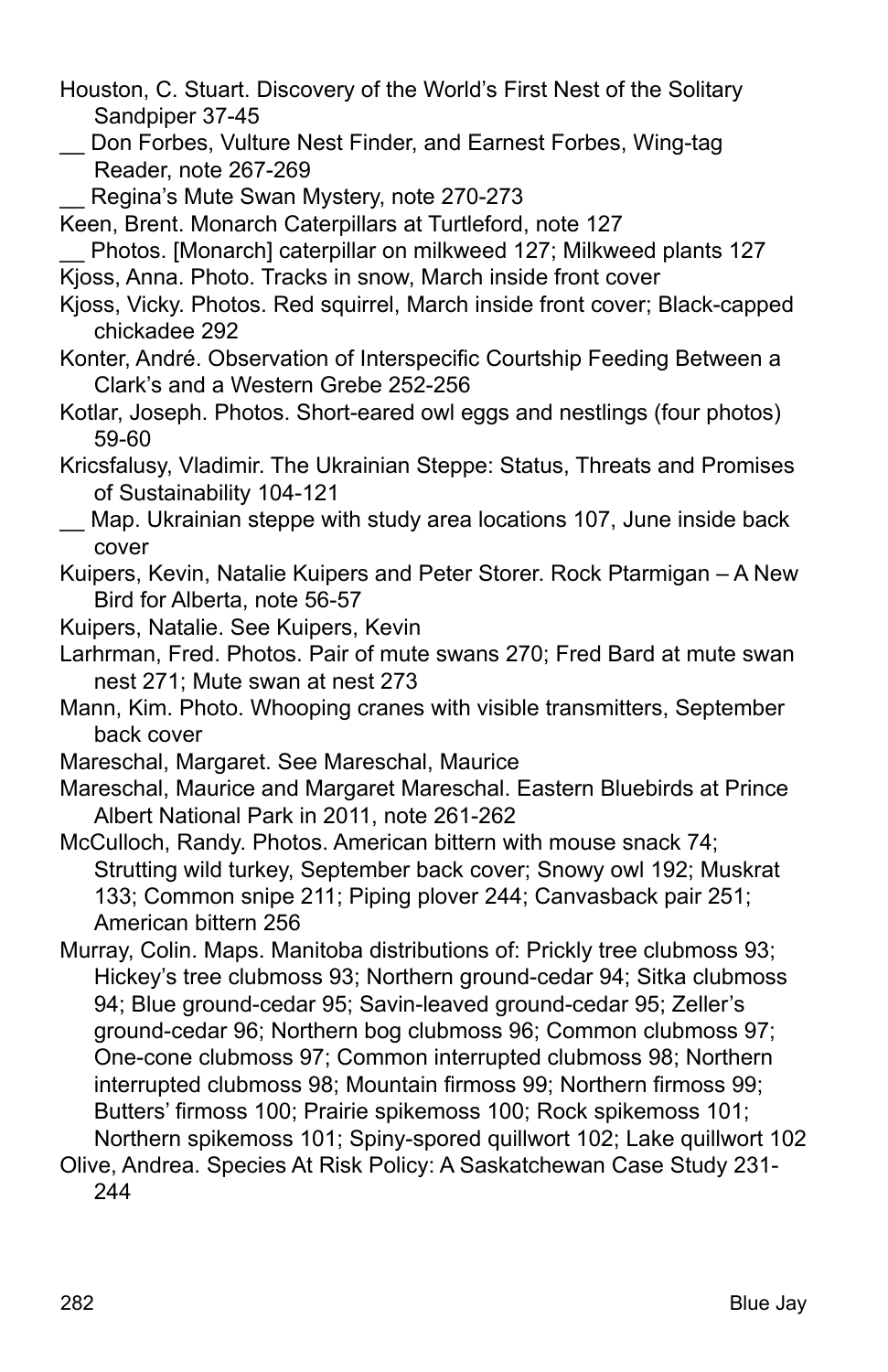Orton, Gervase. Photo. Loons: sub-adult and adult 265 Osborne, Cody. Photos. Short-eared owl 58, March back cover Raine, Walter. Photo. Evan Thomson's bachelor shack, 1906 41 Roy, Frank. Obituary – Dr. Ronald M. Bremner (1923-2011) 55-56 Santo, Trish. Band-tailed Pigeon in Saskatoon, SK, note 56

- Photo. Band-tailed pigeon, March inside front cover, 56
- Saunders, Nick. Photos. Wolf, December inside front cover; Magpie, December inside front cover; White-breasted nuthatch 293
- Sealy, Spencer. Answer to March Mystery Photo (old Baltimore Oriole nest), note 129
- \_\_ "Dump" Nests of the Redhead Duck: Anecdotal Comparisons of Facultative and Obligate Brood Parasitism at Delta Marsh, Manitoba 245-251
- Hour of Egg Laying of the Mourning Dove in Manitoba, and a Look at an Early Data-Set on Laying Times of Captive Mourning Doves and Passenger Pigeons 30-36
- Mobbing of Great Gray Owls at the Nest 71-79
- \_\_ Photo. Mourning dove, March inside back cover
- Smith, Alan R. 39th Annual Saskatchewan Christmas Mammal Count−2011 46-54
- \_\_ 70th Annual Saskatchewan Christmas Bird Count−2011 5-29
- Staniforth, Richard J. Answer to June Mystery Photo (quillwort sporophyte), note 224
- \_\_ The Lycopods (Phylum Lycopodiophyta); Clubmosses, Firmosses, Spikemosses and Quillworts, in Manitoba 82-104
- Photos. Prickly tree clubmoss 93; Hickey's tree clubmoss 93; Northern ground-cedar 94; Sitka clubmoss 94; Blue ground-cedar 95; Savinleaved ground-cedar 95; Zeller's ground-cedar 96; Northern bog clubmoss 96; Common clubmoss 97; One-cone clubmoss 97; Common interrupted clubmoss 98; Northern interrupted clubmoss 98; Mountain firmoss 99; Northern firmoss 99; Butters' firmoss 100; Prairie spikemoss 100; Rock spikemoss 101; Northern spikemoss 101; Spiny-spored quillwort 102; Lake quillwort 102; Longitudinal section of a quillwort sporophyte 128, 224
- and Chis Friesen. Pale Moonwort in Manitoba: An Old Record Confirmed, note 257-258
- Storer, Peter. Photo. Rock ptarmigan in Alberta 57 See Kuipers, Kevin
- Strauss, L. (Lowell). Photos. American white pelicans, March inside front cover; [cattails] 2; Mourning dove nestling 36; old Baltimore oriole nest 65, 129; Swift fox 244; Snow imprints: great horned owl looking for a snack? 293
	- See Hecker, Kerry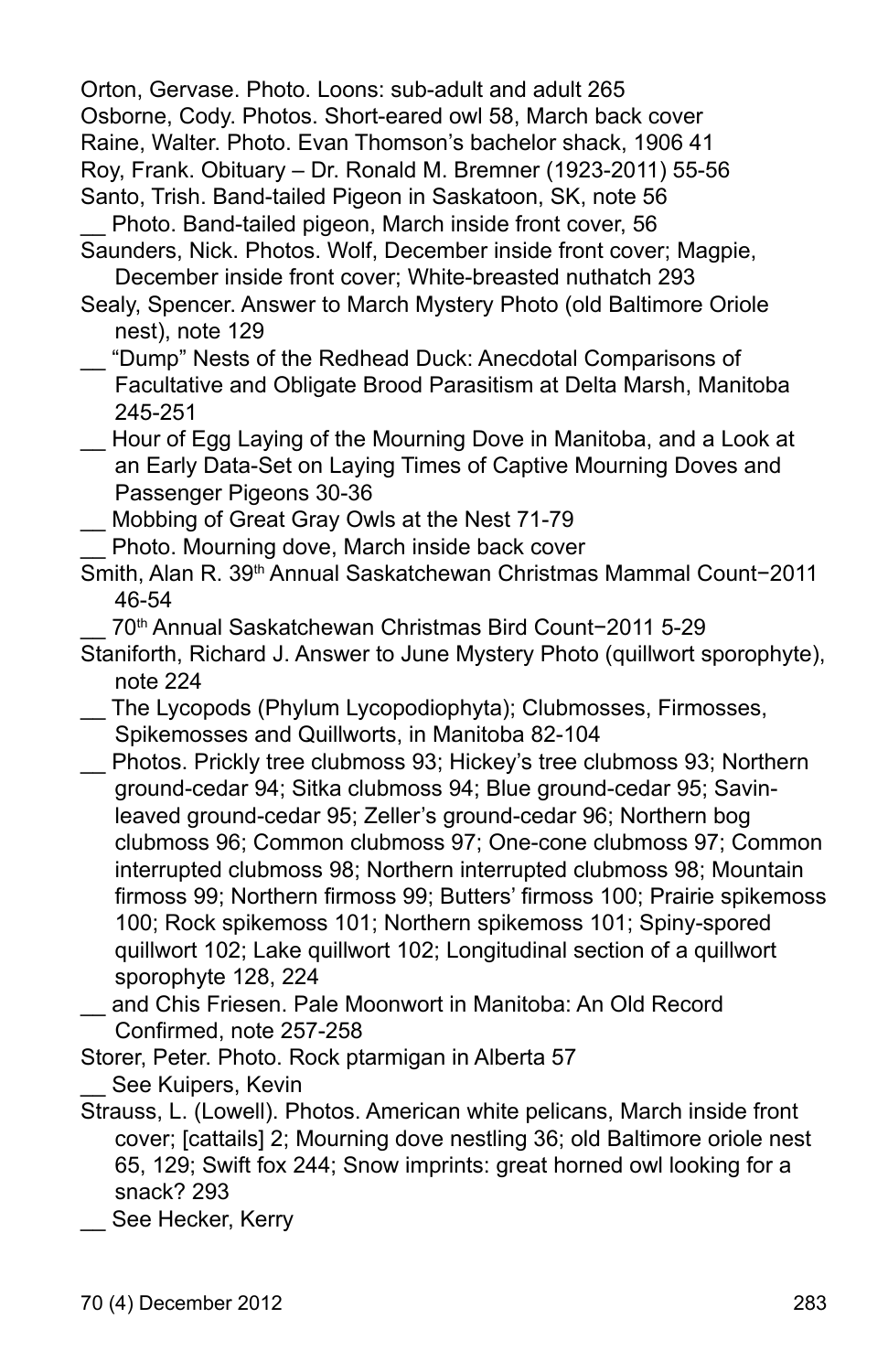Taylor, Peter. Squirrel House on the Prairie, note 259-260

\_\_ Photos. Unusual winter habitat for red squirrels near Stead, Manitoba 259; Red squirrel at shed window 260

Taylor, Philip S. An Unparalleled Influx of Monarchs 122-124

- Townsend, Myrna. Photos. Leucistic red squirrel 224, September inside back cover (three photos), 279
- Vanthuyne, Lois. Photos. New adult Monarch butterfly and empty chrysalis, June front cover; Monarch caterpillar 122; Monarch eggs 125; Monarch caterpillars 125; Monarch chrysalis, early and late stages 125; New adult Monarch and empty chrysalis 126; Monarch caterpillar, June back cover

Walley, William J. Weasels; Not Always Pushover Prey for Raptors 79-81

Warnock, Rob. Book review. The Stokes Guide to the Birds of North America. STOKES, STOKES. 62-63

# **2012 SUBJECT INDEX**

#### **Birds**

#### *Banding and Tagging*

Don Forbes, Vulture Nest Finder, and Earnest Forbes, Wing-tag Reader HOUSTON 267-269

#### *Behaviour*

Mobbing of Great Gray Owls at the Nest SEALY 71-79

Observation of Interspecific Courtship Feeding Between a Clark's and a Western Grebe KONTER 252-256

#### *Breeding Records and Distribution*

Discovery of the World's First Nest of the Solitary Sandpiper HOUSTON 37-45

#### *Counts, Surveys and Lists*

70th Annual Saskatchewan Christmas Bird Count−2011 SMITH 5-29

# *Nests and Nesting*

Discovery of the World's First Nest of the Solitary Sandpiper HOUSTON 37-45

"Dump" Nests of the Redhead Duck: Anecdotal Comparisons of Facultative and Obligate Brood Parasitism at Delta Marsh, Manitoba SEALY 245-251

 Hour of Egg Laying of the Mourning Dove in Manitoba, and a Look at an Early Data-Set on Laying Times of Captive Mourning Doves and Passenger Pigeons SEALY 30-36

#### *Particular Species*

Bluebird, eastern

Eastern Bluebirds at Prince Albert National Park in 2011 MARESCHAL, MARESCHAL 261-262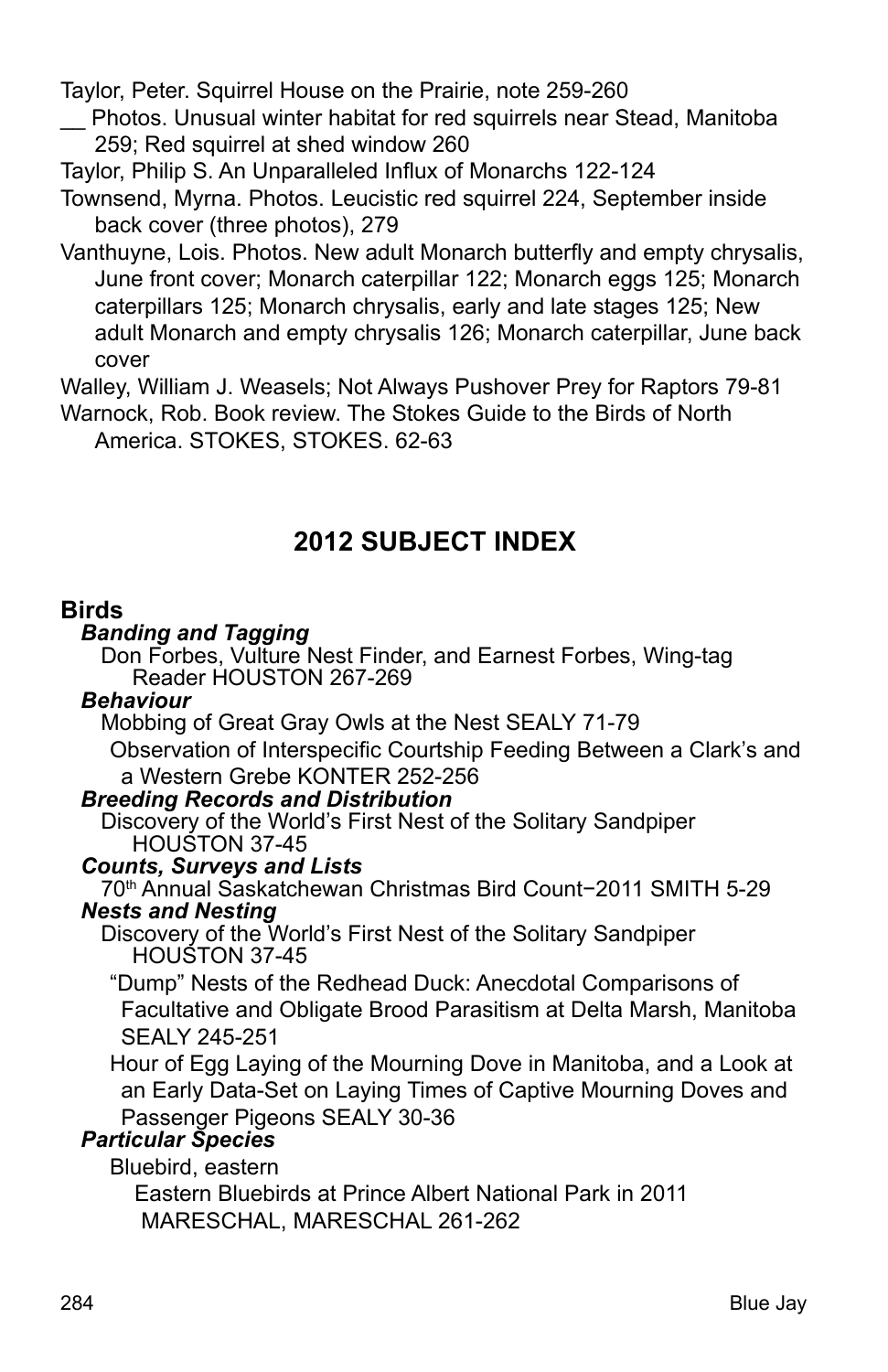Dove, mourning Hour of Egg Laying of the Mourning Dove in Manitoba, and a Look at an Early Data-Set on Laying Times of Captive Mourning Doves and Passenger Pigeons SEALY 30-36 Grebe, Clark's Observation of Interspecific Courtship Feeding Between a Clark's and a Western Grebe KONTER 252-256 Grebe, Western Observation of Interspecific Courtship Feeding Between a Clark's and a Western Grebe KONTER 252-256 Hawk, Swainson's Swainson's Hawk, photo note DICKSON, HECKER 274-278 Loon, common After-hatching-year Subadult Common Loons in Manitoba HAMMELL 263-266 Owl, great gray Mobbing of Great Gray Owls at the Nest SEALY 71-79 Owl, short-eared Short-Eared Owl (*Asio flammeus*), photo note DICKSON 58-61 Pigeon, band-tailed Band-tailed Pigeon in Saskatoon, SK SANTO 56 Pigeon, passenger Hour of Egg Laying of the Mourning Dove in Manitoba, and a Look at an Early Data-Set on Laying Times of Captive Mourning Doves and Passenger Pigeons SEALY 30-36 Ptarmigan, rock Rock Ptarmigan – A New Bird for Alberta KUIPERS, KUIPERS, STORER 56-57 Redhead "Dump" Nests of the Redhead Duck: Anecdotal Comparisons of Facultative and Obligate Brood Parasitism at Delta Marsh, Manitoba SEALY 245-251 Sandpiper, solitary Discovery of the World's First Nest of the Solitary Sandpiper HOUSTON 37-45 Swan, mute Regina's Mute Swan Mystery HOUSTON 270-273 Vulture, turkey Don Forbes, Vulture Nest Finder, and Earnest Forbes, Wing-tag Reader HOUSTON 267-269 *Predators and Prey* Swainson's Hawk, photo note DICKSON, HECKER 274-278 *Rarities* After-hatching-year Subadult Common Loons in Manitoba HAMMELL 263-266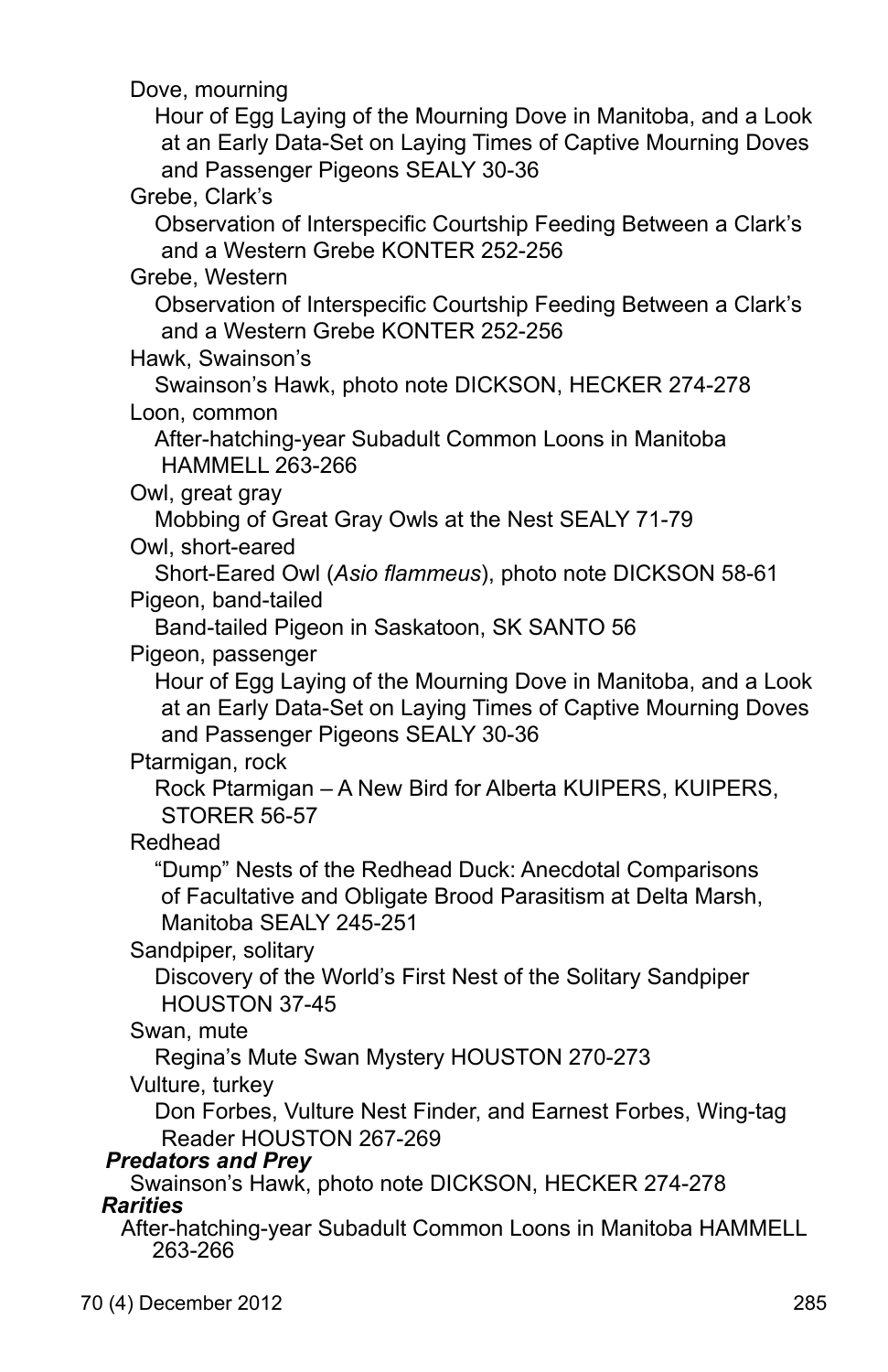Band-tailed Pigeon in Saskatoon, SK SANTO 56 Eastern Bluebirds at Prince Albert National Park in 2011 MARESCHAL, MARESCHAL 261-262 Rock Ptarmigan – A New Bird for Alberta KUIPERS, KUIPERS,

STORER 56-57

#### *Status*

Regina's Mute Swan Mystery HOUSTON 270-273

# **Conservation**

#### *Grassland Ecosystem*

 The Ukrainian Steppe: Status, Threats and Promises of Sustainability KRICSFALUSY 104-121

#### *Legislation*

Species At Risk Policy: A Saskatchewan Case Study OLIVE 231-244

# **In Memoriam**

Bremner, Dr. Ronald M. (1923-2011) ROY 55-56

## **Insects**

#### *Numbers*

An Unparalleled Influx of Monarchs TAYLOR 122-124

#### *Particular Taxa*

Butterflies & moths (Lepidoptera)

Monarch (*Danaus plexippus*)

An Unparalleled Influx of Monarchs TAYLOR 122-124 Monarch Caterpillars at Turtleford KEEN 127

# **Lichens**

#### *Counts, Surveys and Lists*

First Record of Lichens for Hasbala Lake, Saskatchewan DE VRIES 219-223

# **Mammals**

#### *Behaviour*

Weasels; Not Always Pushover Prey for Raptors WALLEY 79-81

#### *Colour Variant*

 Answer to September 2012 Mystery Photo 279 (leucistic red squirrel) 279

#### *Counts, Surveys and Lists*

 39th Annual Saskatchewan Christmas Mammal Count−2011 SMITH 46- 54

*Habitat*

Squirrel House on the Prairie TAYLOR 259-260

### *Particular Species*

Squirrel, red

Squirrel House on the Prairie TAYLOR 259-260

#### Weasel

Weasels; Not Always Pushover Prey for Raptors WALLEY 79-81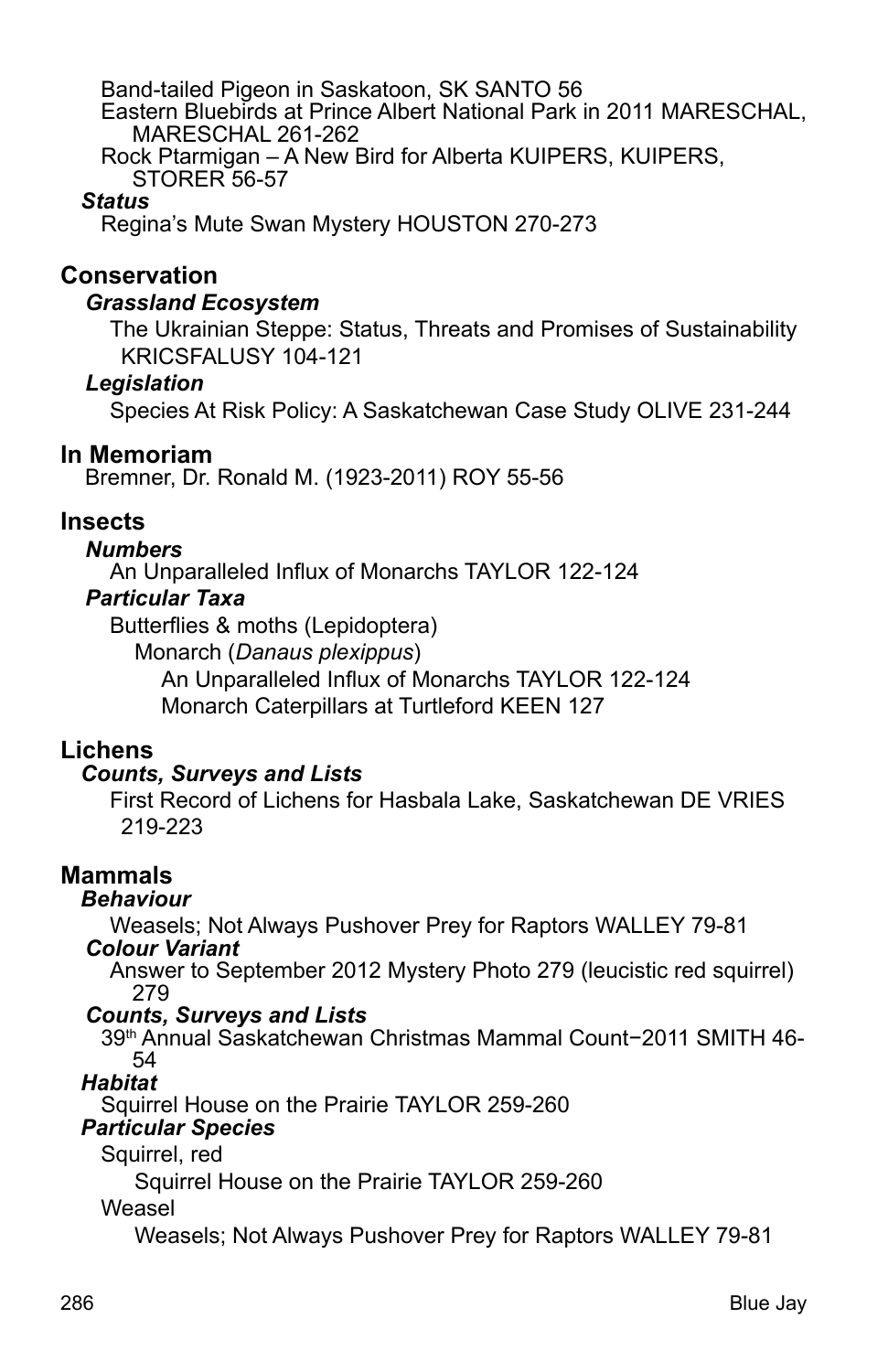## *Predators and Prey*

Weasels; Not Always Pushover Prey for Raptors WALLEY 79-81

# **Manitoba**

Delta Marsh

"Dump" Nests of the Redhead Duck: Anecdotal Comparisons of Facultative and Obligate Brood Parasitism at Delta Marsh, Manitoba SEALY 245-251

#### **Mystery Photos**

Answers to: December 2011 Mystery Photo 64; March 2012 Mystery Photo 129; June 2012 Mystery Photo 224; September 2012 Mystery Photo 279

#### $\overline{a}$ **Nature Library**

The Stokes Guide to the Birds of North America. STOKES, STOKES. Book reviewed by WARNOCK 62-63

# **Nature Saskatchewan**

Publications – *Blue Jay*

 *Blue Jay* Cumulative Index, 2000-2009 (Volumes 58-67) DOLMAN 134-211

*Blue Jay* Index to Volume 70 DOLMAN 281-291

Editors' Messages HECKER, LOWELL 3-4, 70

#### **People**

Bremner, Dr. Ronald M.

Obituary – Dr. Ronald M. Bremner (1923-2011) ROY 55-56 Forbes, Don and Ernest

Don Forbes, Vulture Nest Finder, and Earnest Forbes, Wing-tag Reader 267-269

Thomson, Evan

Discovery of the World's First Nest of the Solitary Sandpiper HOUSTON 37-45

#### **Plants**

#### *Counts, Surveys and Lists*

 The Lycopods (Phylum Lycopodiophyta); Clubmosses, Firmosses, Spikemosses and Quillworts, in Manitoba STANIFORTH 82-104 *Identification*

 The Lycopods (Phylum Lycopodiophyta); Clubmosses, Firmosses, Spikemosses and Quillworts, in Manitoba STANIFORTH 82-104

#### *Particular Taxa*

 Lycopods (Clubmosses, Firmosses, Spikemosses, Quillworts) The Lycopods (Phylum Lycopodiophyta); Clubmosses, Firmosses, Spikemosses and Quillworts, in Manitoba STANIFORTH 82-104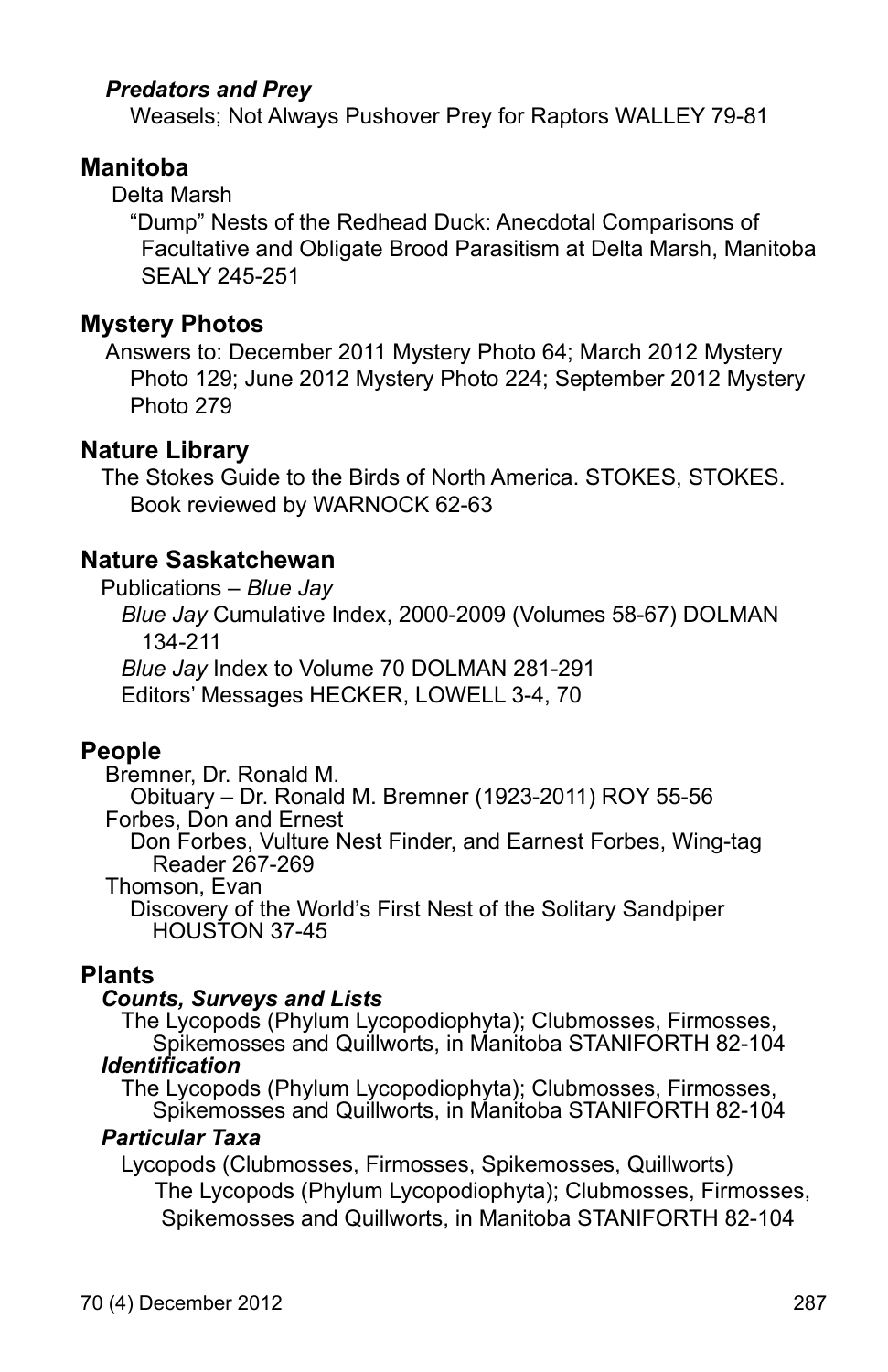Mahonia, creeping (*Berberis repens*)

 First Recorded Occurrence of Creeping Mahonia (*Berberis repens* Lindley) in Saskatchewan DODD 212-219

Moonwort, pale (*Botrychium pallidum*)

Pale Moonwort in Manitoba: An Old Record Confirmed

STANIFORTH, FRIESEN 257-258

# *Rarities*

First Recorded Occurrence of Creeping Mahonia (*Berberis repens* Lindley) in Saskatchewan DODD 212-219

Pale Moonwort in Manitoba: An Old Record Confirmed STANIFORTH, FRIESEN 257-258

## **Saskatchewan**

Hasbala Lake

First Record of Lichens for Hasbala Lake, Saskatchewan DE VRIES 219-223

Prince Albert National Park

Eastern Bluebirds at Prince Albert National Park in 2011 MARESCHAL, MARESCHAL 261-262

Regina

Regina's Mute Swan Mystery HOUSTON 270-273

Saskatoon

Band-tailed Pigeon in Saskatoon, SK SANTO 56 **Turtleford** 

Monarch Caterpillars at Turtleford KEEN 127

# **2012 ILLUSTRATION INDEX**

*All illustrations are photographs unless otherwise indicated*

# **Birds**

Bittern, American: McCULLOCH 256

Bluebird, eastern: in Prince Albert National Park, 262

Bunting, snow: ARTUSO 1

Canvasback: pair, McCULLOCH 251

Chickadee, black-capped: KJOSS 292

Crane, whooping: with visible transmitters, MANN September back cover

Dove, mourning: brooding young, SEALY 31, March inside back cover; nest with eggs, 32; nestling, STRAUSS 36

Grebe, Clark's and Western: interspecific courtship feeding, 253 Grebe, eared: nests with eggs, 248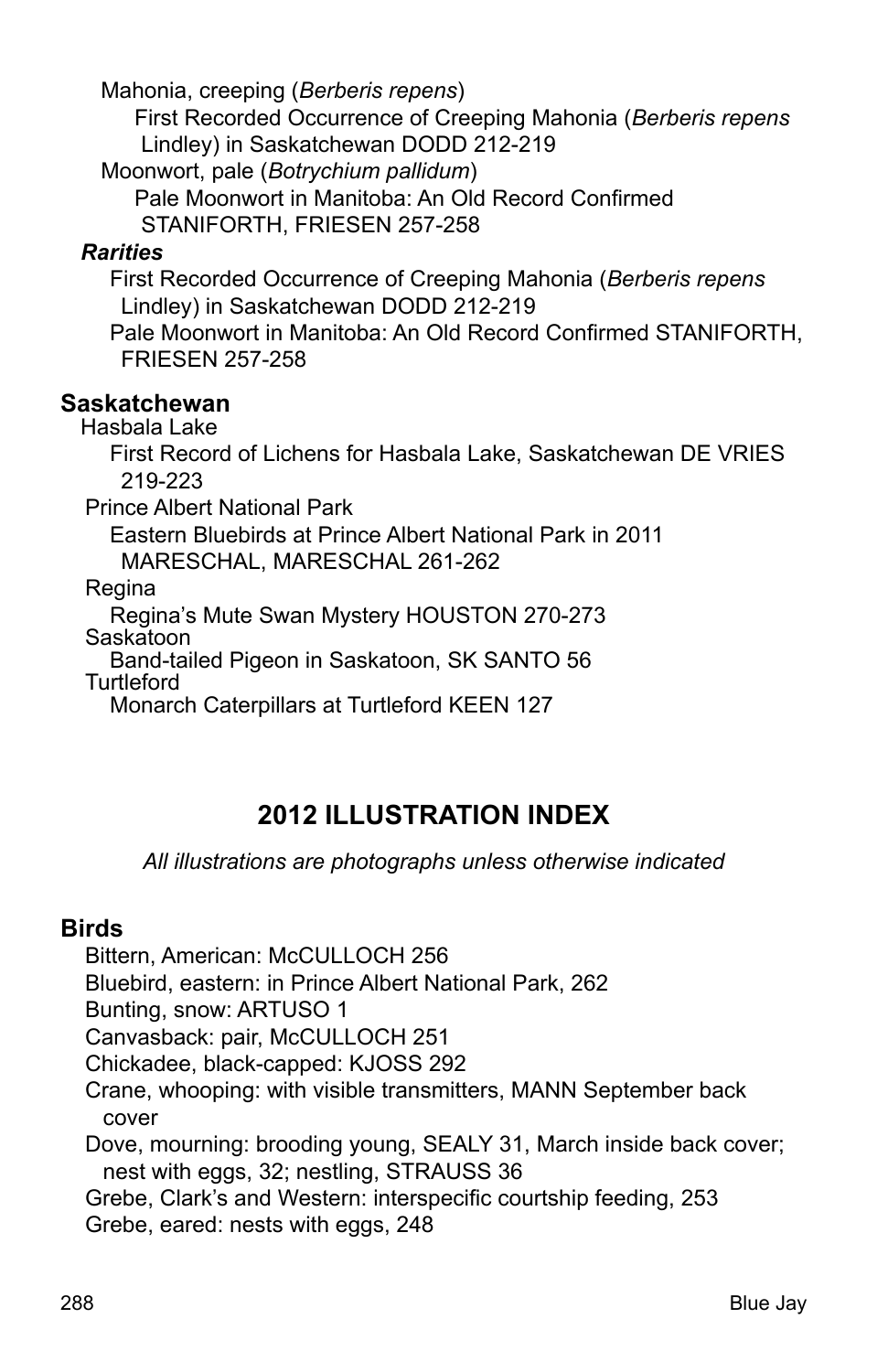Hawk, Swainson's: in flight, HECKER December front cover; with prey at fence post and taking flight (six photos), 274-279; with prey, HECKER December inside back cover

Loon, common: sub-adult and adult, ORTON 265

Magpie: SAUNDERS December inside front cover

Nuthatch, white-breasted: SAUNDERS 293

Oriole, Baltimore: old nest, STRAUSS 65, 129

Owl, boreal: ARTUSO 280

Owl, great-gray: eggs in artificial nest, 71; nest in tamarack, 72; male being watched by gray jay, 73; female being mobbed by red-tailed hawk, 74; female being mobbed by gray jay, 75; newly fledged young, 77

Owl, short-eared: OSBORNE 58, March inside back cover; eggs and nestlings, KOTLAR 59-60; HARDIE 61

Owl, snowy: BRIGHAM 230

Pelican, American white: STRAUSS, March inside front cover; showing bill "horn", 64, 65

Pigeon, band-tailed: SANTO March inside front cover, 56

Plover, piping: McCULLOCH 244

- Ptarmigan, rock: KUIPERS 57
- Redhead: typical nest 246; nest parasitized by canvasback (two photos), 247

Sandpiper, solitary: ARNOLD March front cover, 45, March inside back cover

Snipe, common [Wilson's]: McCULLOCH 211

Swan, mute: pair, LAHRMAN; Fred Bard at mute swan nest, LAHRMAN; swan at nest, LAHRMAN

Unidentified: imprints in snow of prey capture (likely by great horned owl), STRAUSS 293

Veery: nest parasitized by cowbird, 249

Waxwing, Bohemian: ARTUSO 11

# **Habitat**

Steppe habitats of Ukraine: halophytic, 112; true, 112; stone, 112 Steppe of Ukraine: map, 107, June inside back cover Unusual winter habitat for red squirrels: TAYLOR 259

# **Insects**

Butterflies & moths (Lepidoptera)

 Monarch (*Danaus plexippus*): eggs, VANTHUYNE 125; caterpillars, VANTHUYNE 122, VANTHUYNE 125, KEEN 127, VANTHUYNE June back cover; adults, VANTHUYNE June front cover, ASAI 124, VANTHUYNE 126, ASAI 126; chrysalis (early and late stages,) VANTHUYNE 125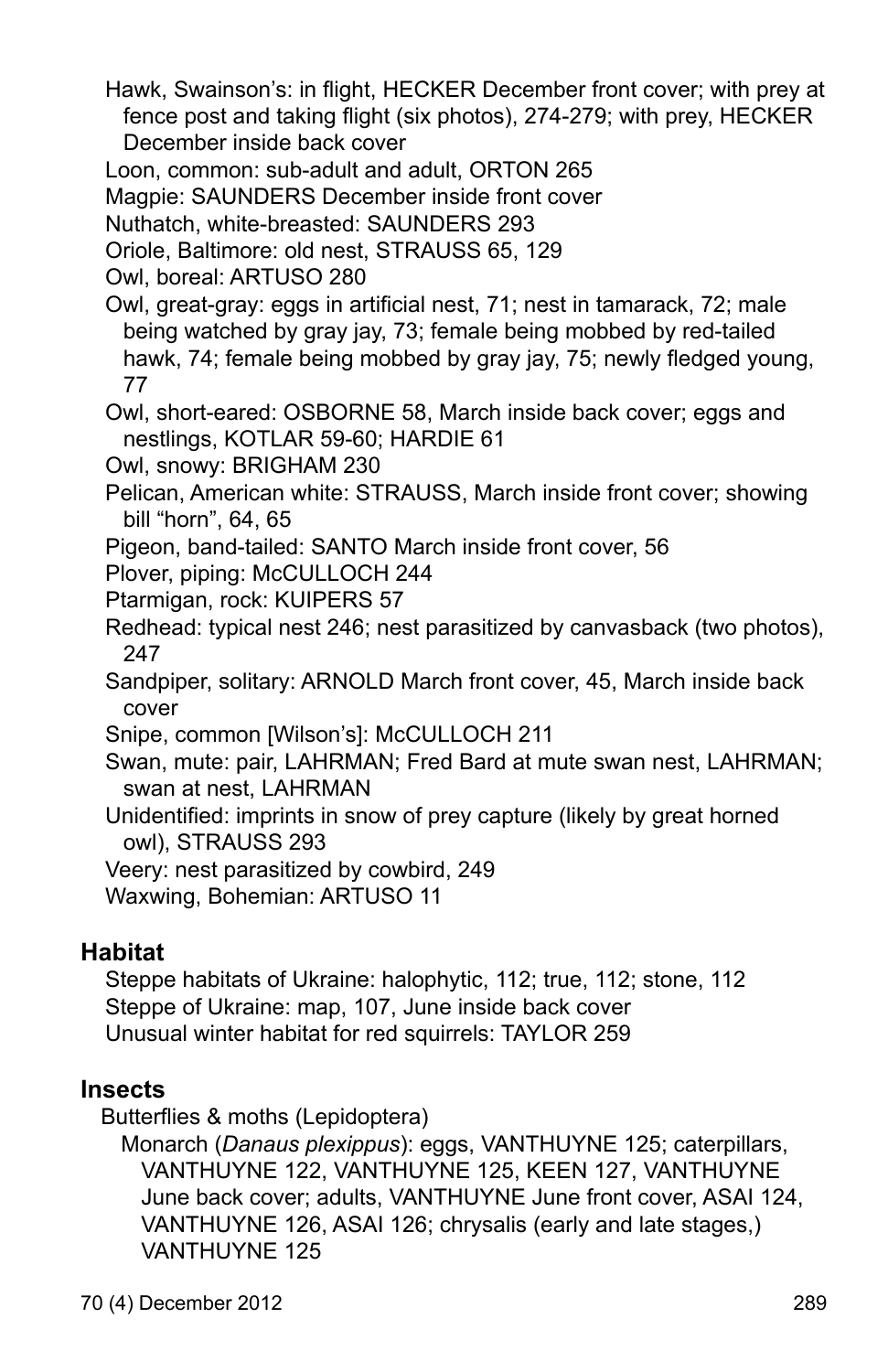# **Lichens**

*Cladonia arbuscula*: DE VRIES September inside front cover, 223 *Cladonia cristatella*: DE VRIES September front cover, 223 *Stereocaulon tomentosum*: DE VRIES September inside front cover, 223 *Vulpicida pinastri*: DE VRIES 223, September inside back cover

# **Mammals**

Dog, domestic: black lab, 4 Fox, red: ARTUSO March inside front cover Fox, swift: STRAUSS Marmot, steppe: 110 Muskrat: McCULLOCH 133 Porcupine: ARTUSO 292 Squirrel, red: KJOSS, V. March inside front cover; unusual winter habitat, TAYLOR 259; at shed window, TAYLOR 260 Unidentified: tracks in snow, KJOSS, A. March inside front cover Weasel: GREENFIELD June inside front cover Wolf: SAUNDERS December inside front cover

# **People**

Bremner, Ronald M: 55

Forbes, Don: with turkey vulture, 269

Forbes, Ernest: 268

Hecker, Kerry: and son, 4

Strauss, Lowell: and son, 4

Thomson, Anne: with children Gerald and Marjorie, 42

Thomson, Evan: letter to Walter Raine, 39; his bachelor shack, RAINE 41; as a young man, 42; his home under construction, 42; his home, 43; as an older man, 43

# **Plants**

Cattails: STRAUSS 2

Feather-grass (*Stipa ucrainica*): 109

Lycopods (clubmosses, firmosses, quillworts, spikemosses):

representative of each family showing some distinguishing features, drawing 85

Clubmoss, common (*Lycopodium clavatum*): STANIFORTH 97

 Clubmoss, common interrupted (*Spinulum annotinum*): STANIFORTH 98

 Clubmoss, Hickey's tree (*Dendrolycopodium hickeyi*): STANIFORTH 93

 Clubmoss, northern bog (*Lycopodiella inundata*): STANIFORTH 96 Clubmoss, northern interrupted (*Spinulum canadense*): STANIFORTH 98